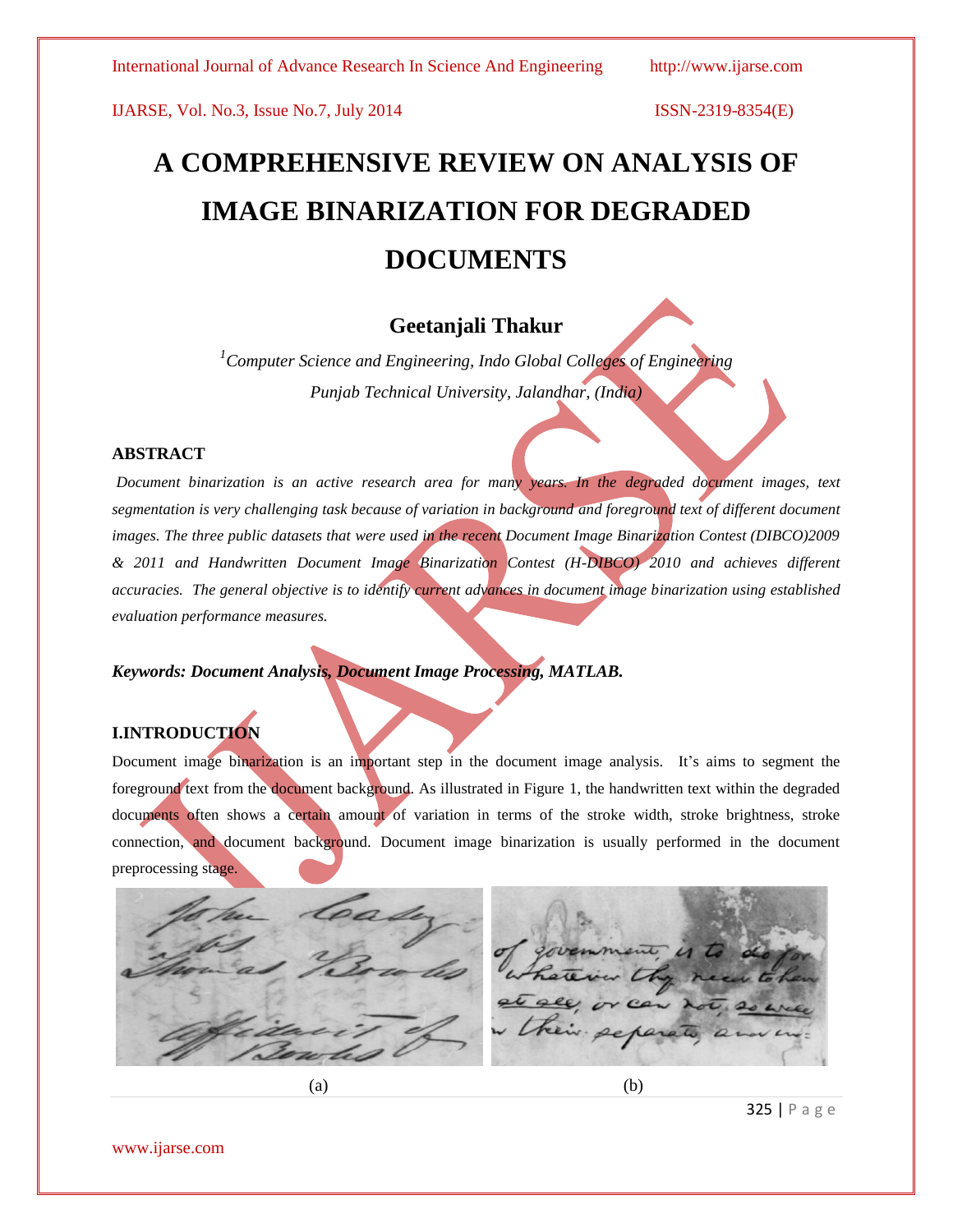#### International Journal of Advance Research In Science And Engineering http://www.ijarse.com

### IJARSE, Vol. No.3, Issue No.7, July 2014 ISSN-2319-8354(E)







**Fig.1.a,b,c,d,e [6].Five degraded document image examples taken from DIBCO, H-DIBCO and Bickley diary datasets.**

# **II.METHODOLOGY**

#### **2.1 Document Image Binarization Technique**

In document image binarization technique, an adaptive contrast map is first constructed and the text stroke edges are then detected through the combination of the binarization adaptive contrast map and the canny edge map. Text segmentation is based on the local thresholding that is estimated from the detected text stroke edge pixel.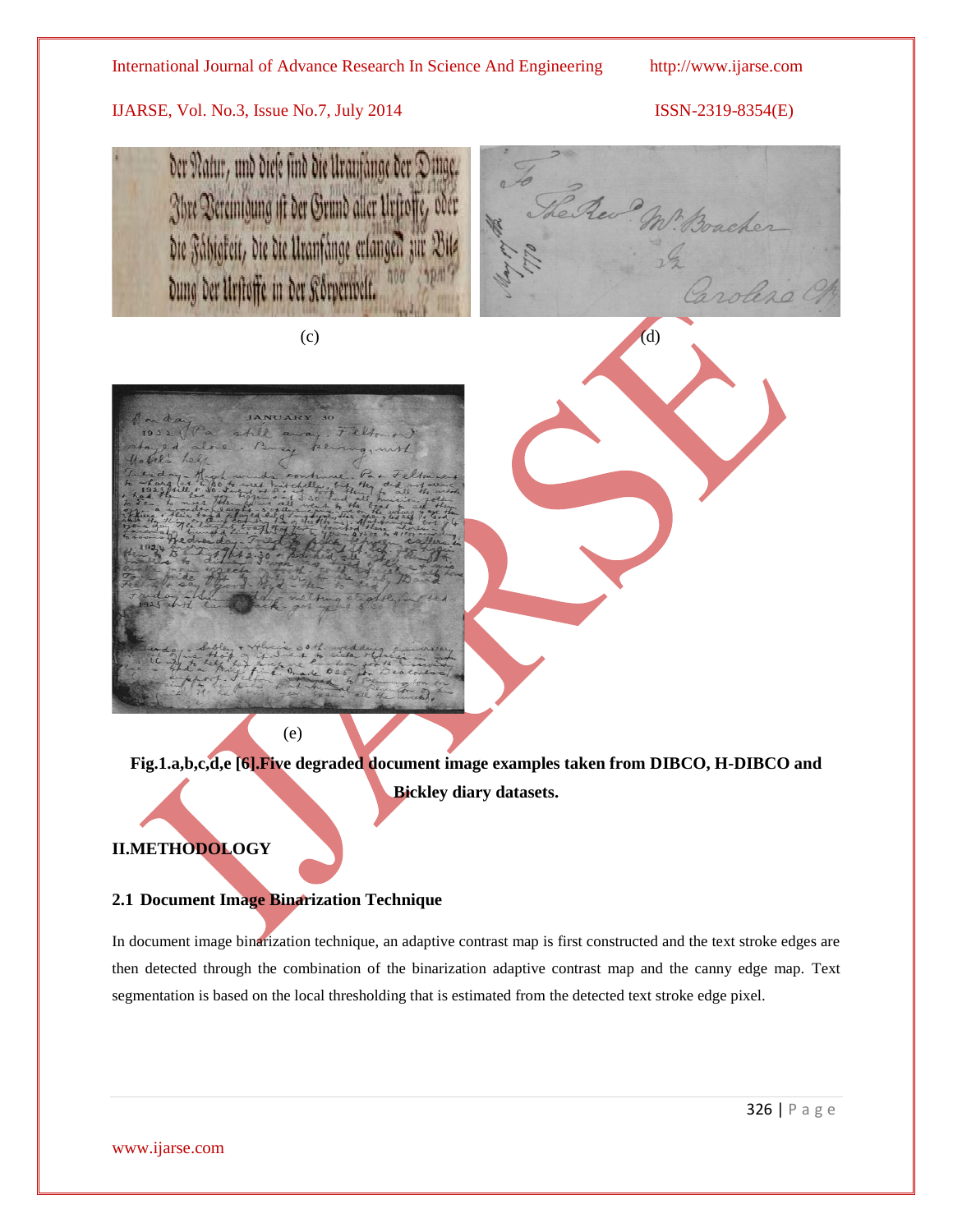

#### **2.2 Image Restoration**

Restoration attempts to reconstruct or recover an image that has been degraded by using a prior knowledge of the degraded phenomenon **.**Restoration technique are oriented towards modeling the degraded and applying the inverse process in order to recover the original image.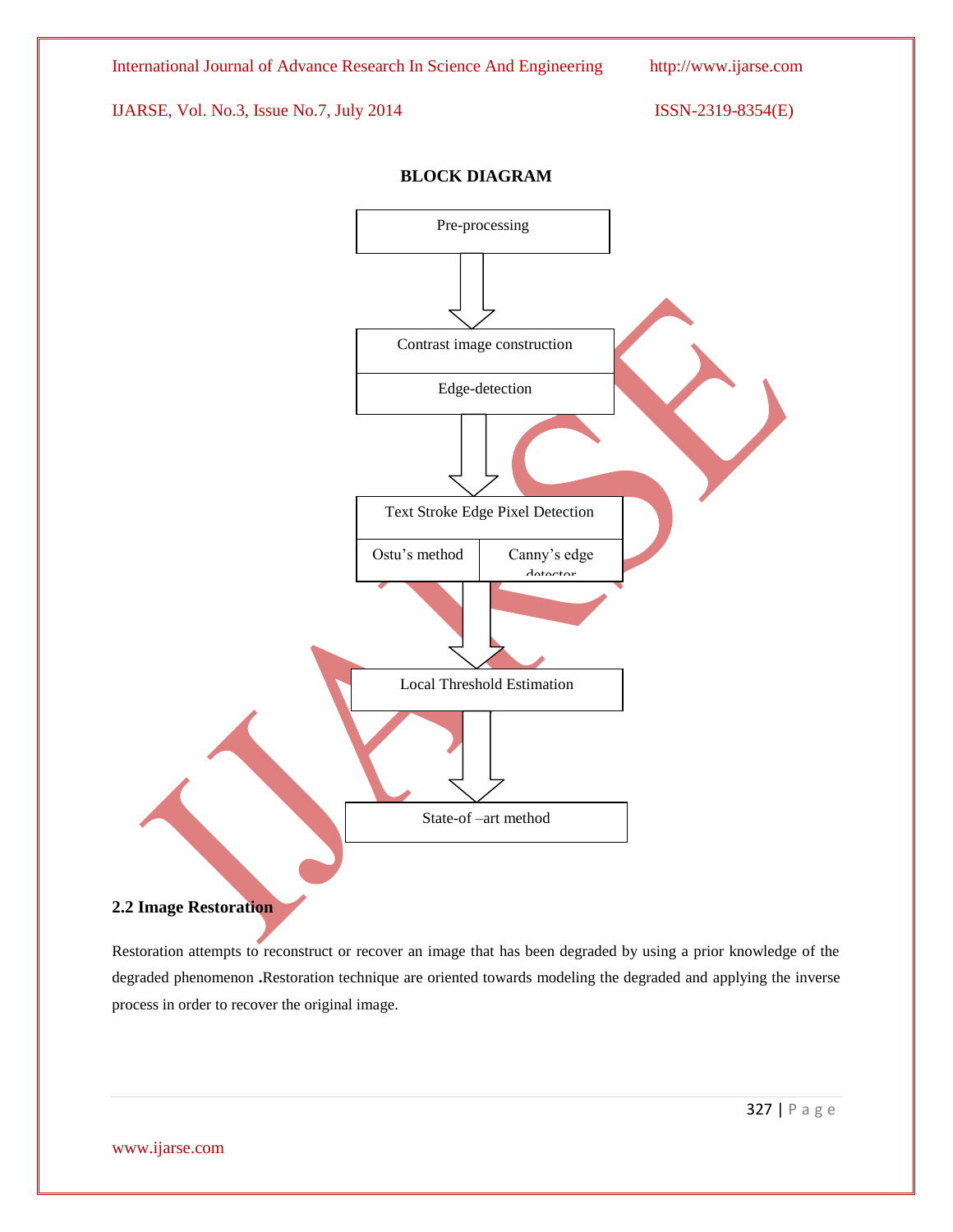International Journal of Advance Research In Science And Engineering http://www.ijarse.com

#### IJARSE, Vol. No.3, Issue No.7, July 2014 ISSN-2319-8354(E)



### **BLOCK DIAGRAM**

## **III CONCLUSIONS AND FUTURE SCOPE**

This paper concludes the different methods that have been tested on various datasets. The DIBCO 2009 Document Image Binarization Contest attracted 35 research groups that are currently active in document image analysis. The increased interest in this competition is a two-fold proof: first, it shows the importance of binarization as a step towards effective document image recognition and second, the need for pursuing a benchmark that will lead to a meaningful and objective evaluation.

#### **REFERENCES**

#### **Journal Papers:**

[1] J. Kittler and J. Illingworth, "On threshold selection using clustering criteria," IEEE transactions on Systems, Man, and Cybernetics,vol. 15, pp. 652–655, 1985.